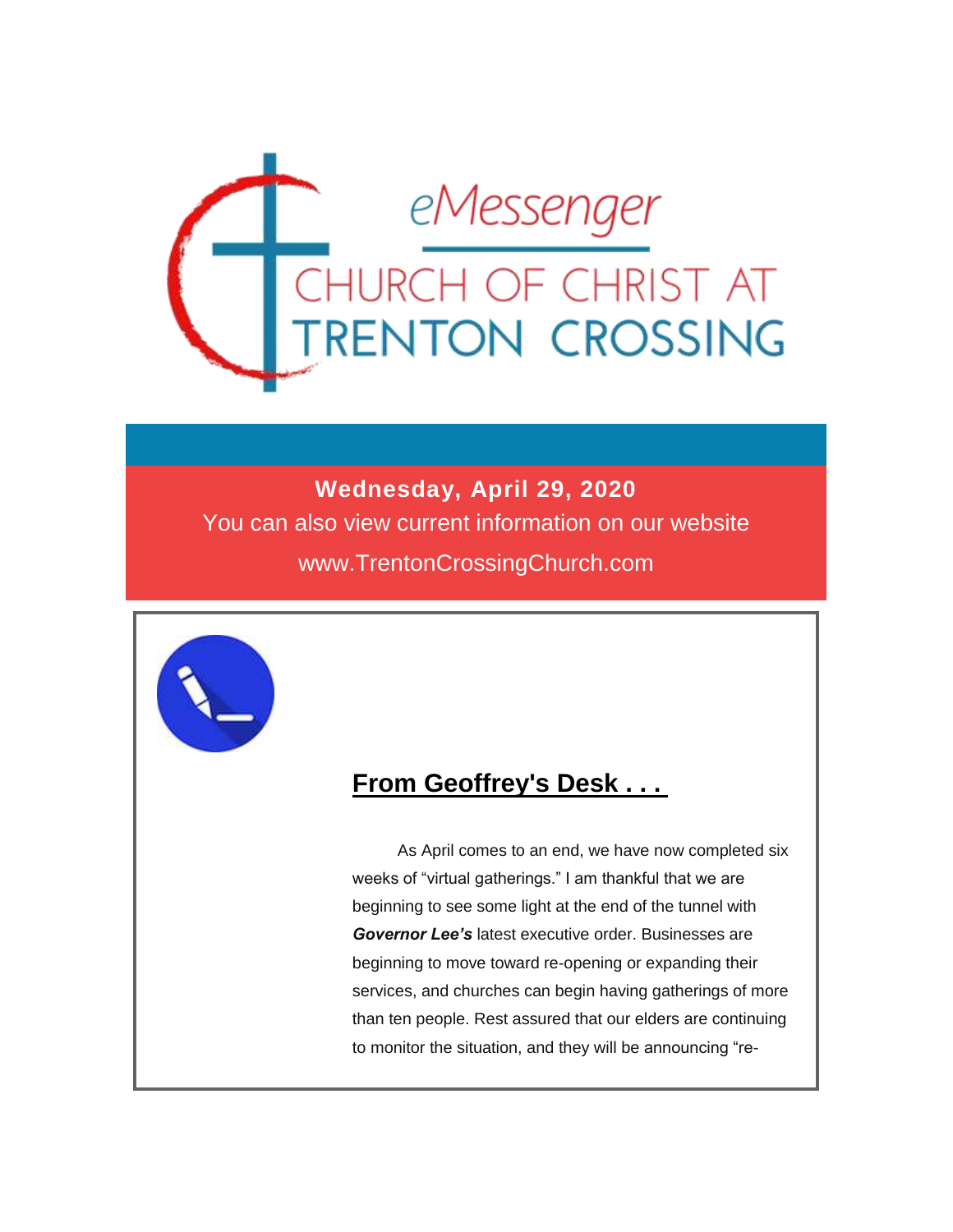opening" plans for this church as soon as possible. Once we begin meeting again, we want things to be as safe as they can be for everyone. Currently, a continuation of online virtual "gatherings" are strongly encouraged, but that could change at any given time. I continue to encourage all of us to be praying for wisdom for all those who are involved in making these important decisions. In the meantime, I will be streaming **live tonight at 6:30** on our Facebook page *(Church of Christ at Trenton Crossing).* I will also look forward to "being with you" again **this Sunday at 10:00** during another live stream "gathering" and at **5:30** for another "Virtual L.I.F. E. Group" devotional. I will "see" you then.

*-gs-*



### **WAYS TO CONNECT**

As you know, these are unusual times, and we are not having any public gatherings until further notice. In the meantime, there are various ways that you can connect with us throughout the week, and they are posted below.

PLEASE NOTE: You DO NOT need to be registered on Facebook in order to access our Facebook page. Simply go to [www.facebook.com](http://www.facebook.com/) and go to our page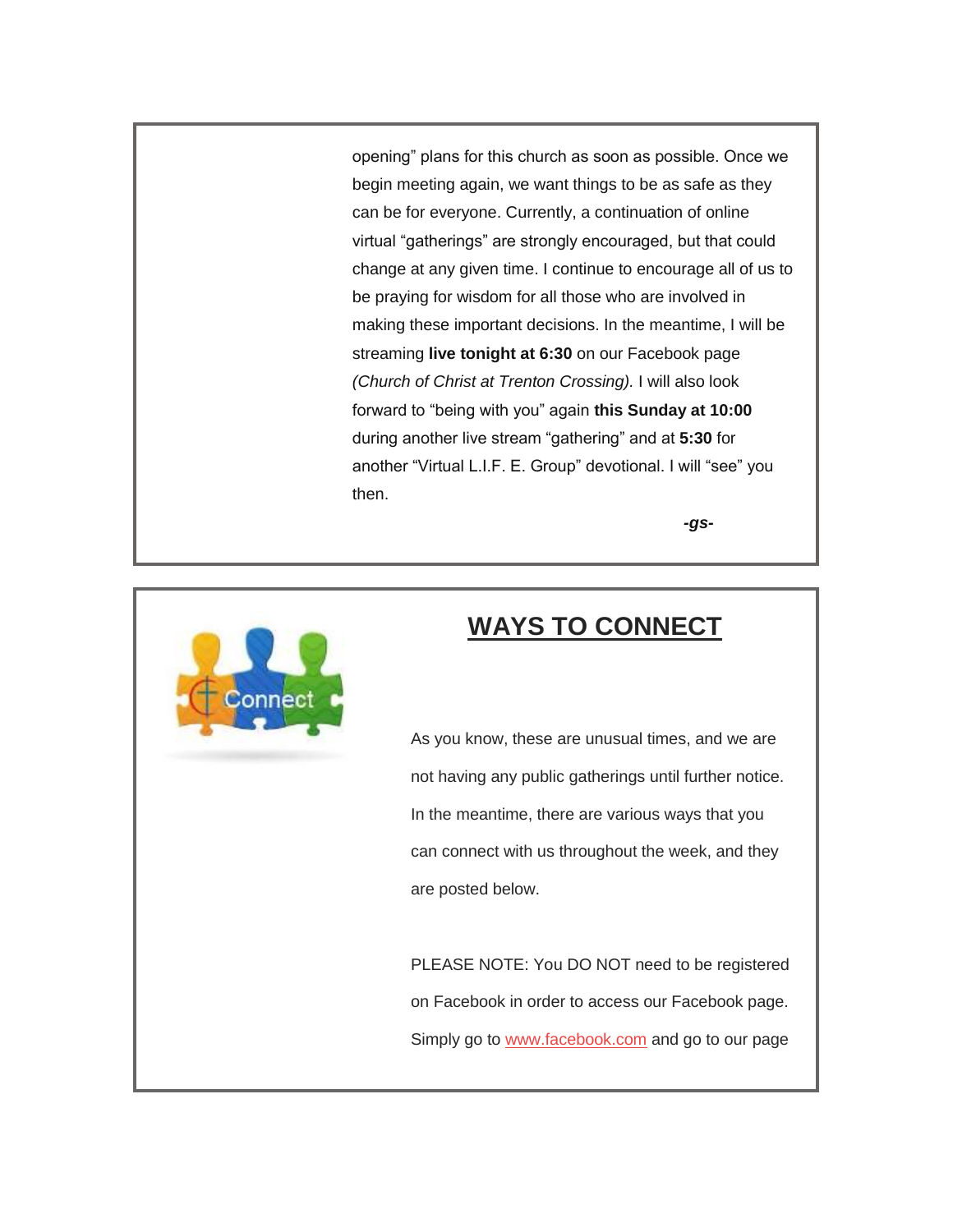(Church of Christ at Trenton Crossing)

**SPECIAL NOTE FOR YOUTH:** Chris Middleton is conducting several meetings/studies throughout the week using Zoom. Please scroll down to "Youth Group News" for the schedule and link information.

**Sunday at 9am –** Bible Class with Jeff Shocklee using Zoom PLEASE NOTE: The link, Meeting ID, and Password

listed below are now permanent for this Sunday

class. They WILL NOT change from week to week.

The link is:<https://us04web.zoom.us/j/> . . . Meeting ID: 344 569 933 Password: 019541

**Sunday at 10am - Live Stream Worship** 

Our Facebook Page

(Church of Christ at Trenton Crossing)

Our Website (www. trentoncrossingchurch.com)

YouTube (Church of Christ at Trenton Crossing)

**Sunday at 5:30pm –** "VIRTUAL" Life Group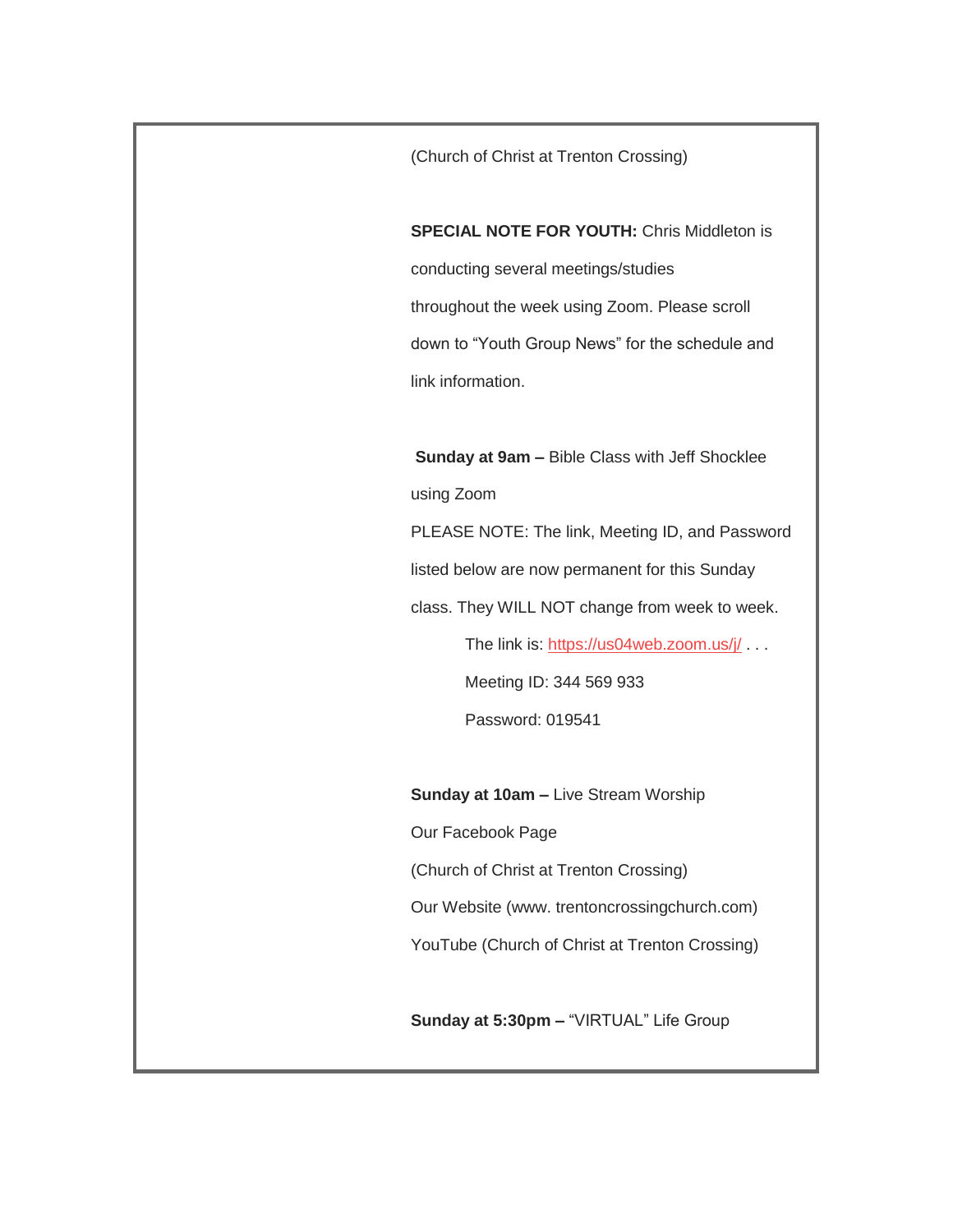**Devotional** 

Facebook Live on our Facebook Page

(Church of Christ at Trenton Crossing)

**Tuesday at 10am –** Children's Bible Storytime with Jill and Allee Facebook Live on our Facebook page

(Church of Christ at Trenton Crossing)

**Wednesday at 3pm –** Bible Class Lesson for K—5 th

Grades with Karen Bradley

Posted by 3pm on TC Kids Facebook Pages (TC

K/1st Grade Bible Class;

TC 2nd/3rd Grade Bible Class; TC 4th/5th grade Bible

Class). These Facebook pages are PRIVATE. If you

have not joined them and would like to, please

contact Karen Bradley, and she will give you access.

**Wednesday at 6:30pm –** Wednesday Devotional

with Geoffrey Sikes

Facebook Live on our Facebook page (Church of

Christ at Trenton Crossing)

**Thursday at 10am -** Children's Bible Storytime with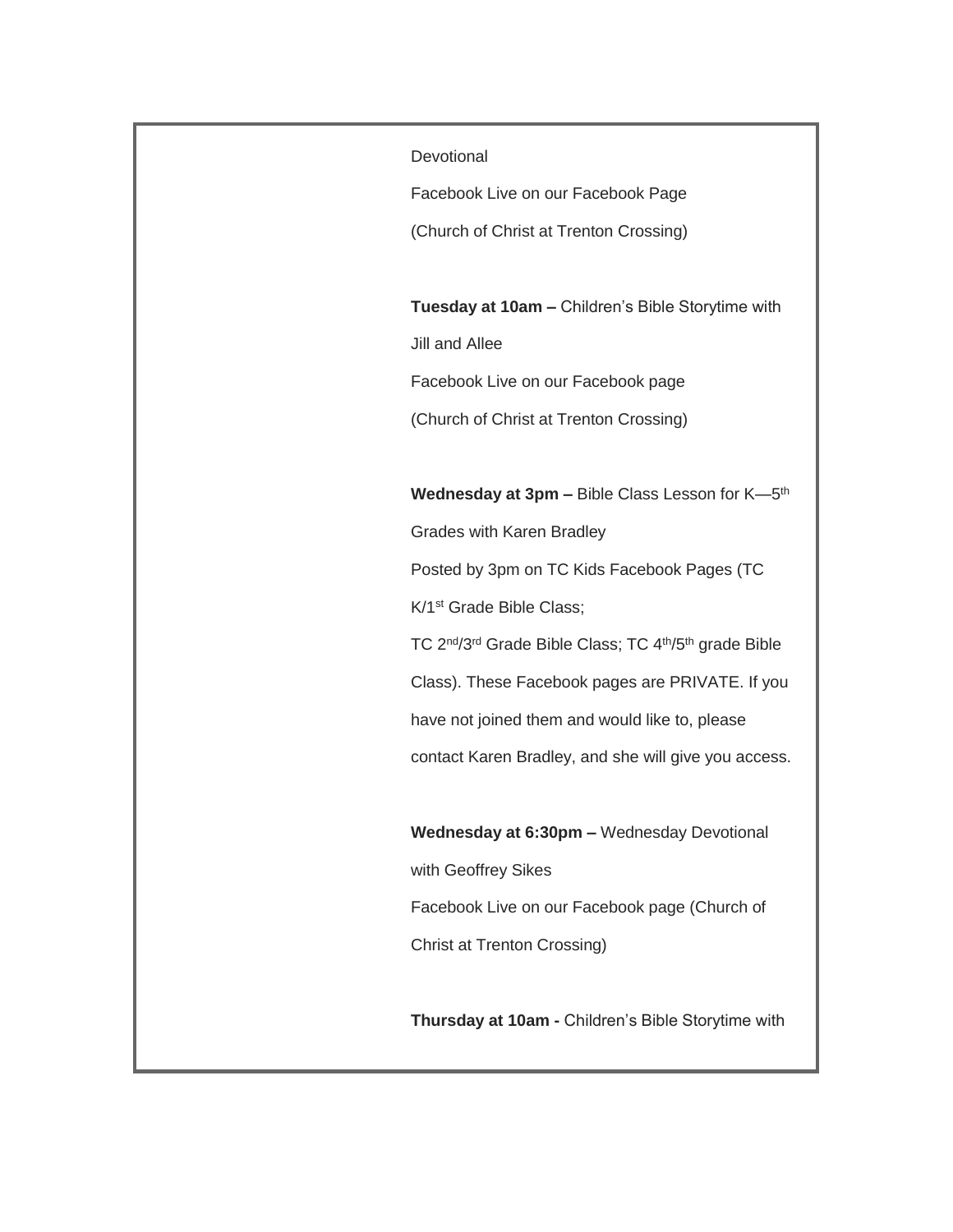Jill and Allee

Facebook Live on our Facebook page (Church of Christ at Trenton Crossing)

**Thursday at 6pm -** Study time with Jeff Shocklee

using Zoom

PLEASE NOTE: The link, Meeting ID, and Password

listed below are now permanent for this Thursday

class. They WILL NOT change from week to week.

The link is:<https://us04web.zoom.us/j/> . . .

Meeting ID: 973 116 842

Password: 094196

*Remember to call and check on people this* 

*week!*



## **FINANCIAL GIVING DURING THIS TIME**

Even though we are not together, our financial obligations continue, and there are **several ways that you can give** in this way during this time:

1. One is through an **ACH** (Automatic Bank Draft). Thank you to those of you who already have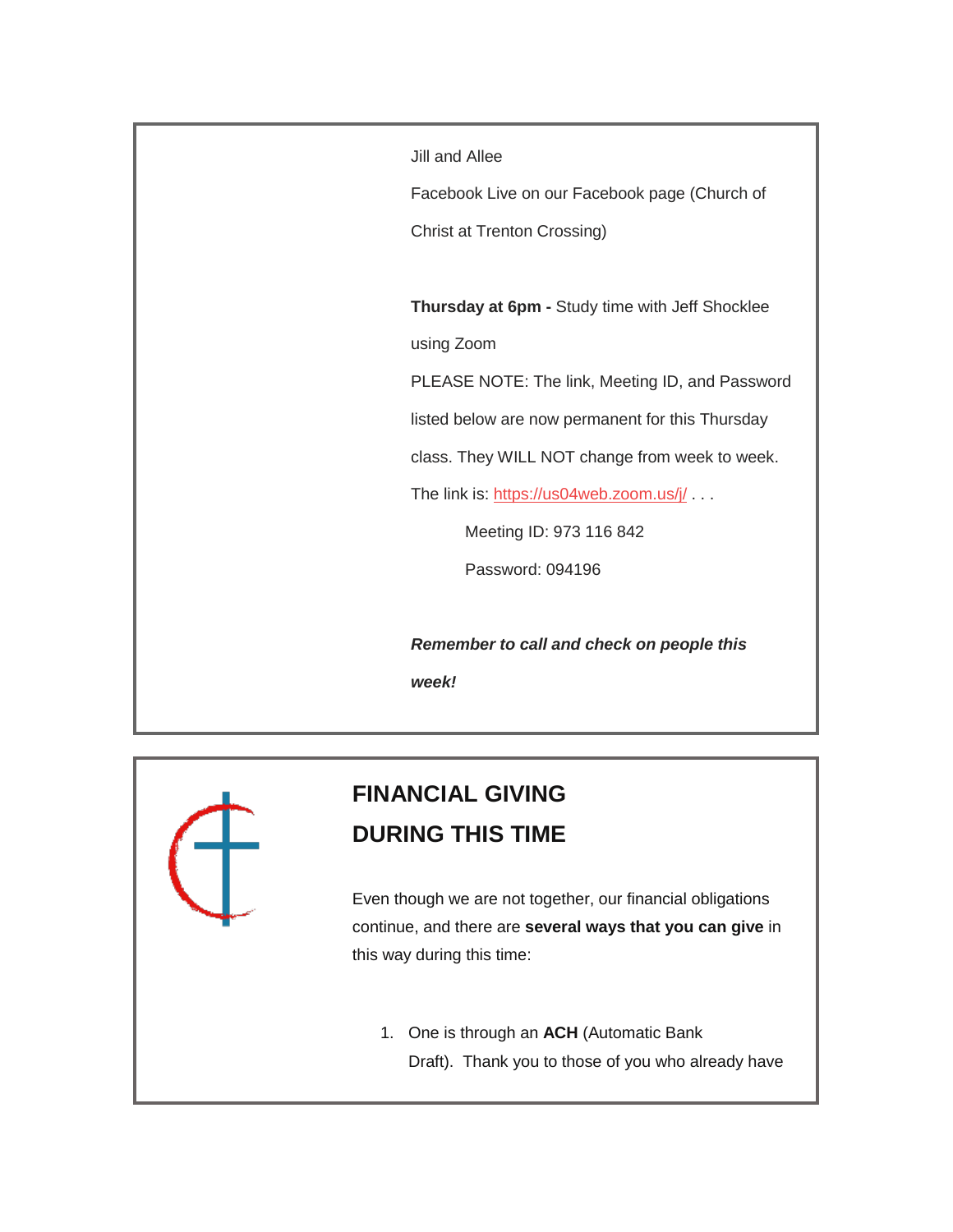this method in place. If you would like to set this up, you may contact the office during the week.

- 2. Another method of giving is by using our **APP** ("Trenton Crossing Church"). Scroll down to the bottom of the opening page.
- 3. You can also give via our **WEBPAGE** [\(www.trentoncrossingchurch.com\)](http://www.trentoncrossingchurch.com/). Just scroll down to the bottom of the home page.
- 4. In addition, you can always **SEND OR BRING A CHECK** to: Church of Christ at Trenton Crossing, 2650 Trenton Road, Clarksville, TN 37040.
- 5. If none of these methods work for you at the time, please prayerfully **LAY SOMETHING ASIDE** each week so that you can give it once we are together again (see 1 Corinthians 16:2).



#### **TC Assistance**

During this time, there are people who may not be able to leave their home for food, supplies, or medicines. If you, or someone you know, needs help in this area, please call the church office. We have members who are willing to help.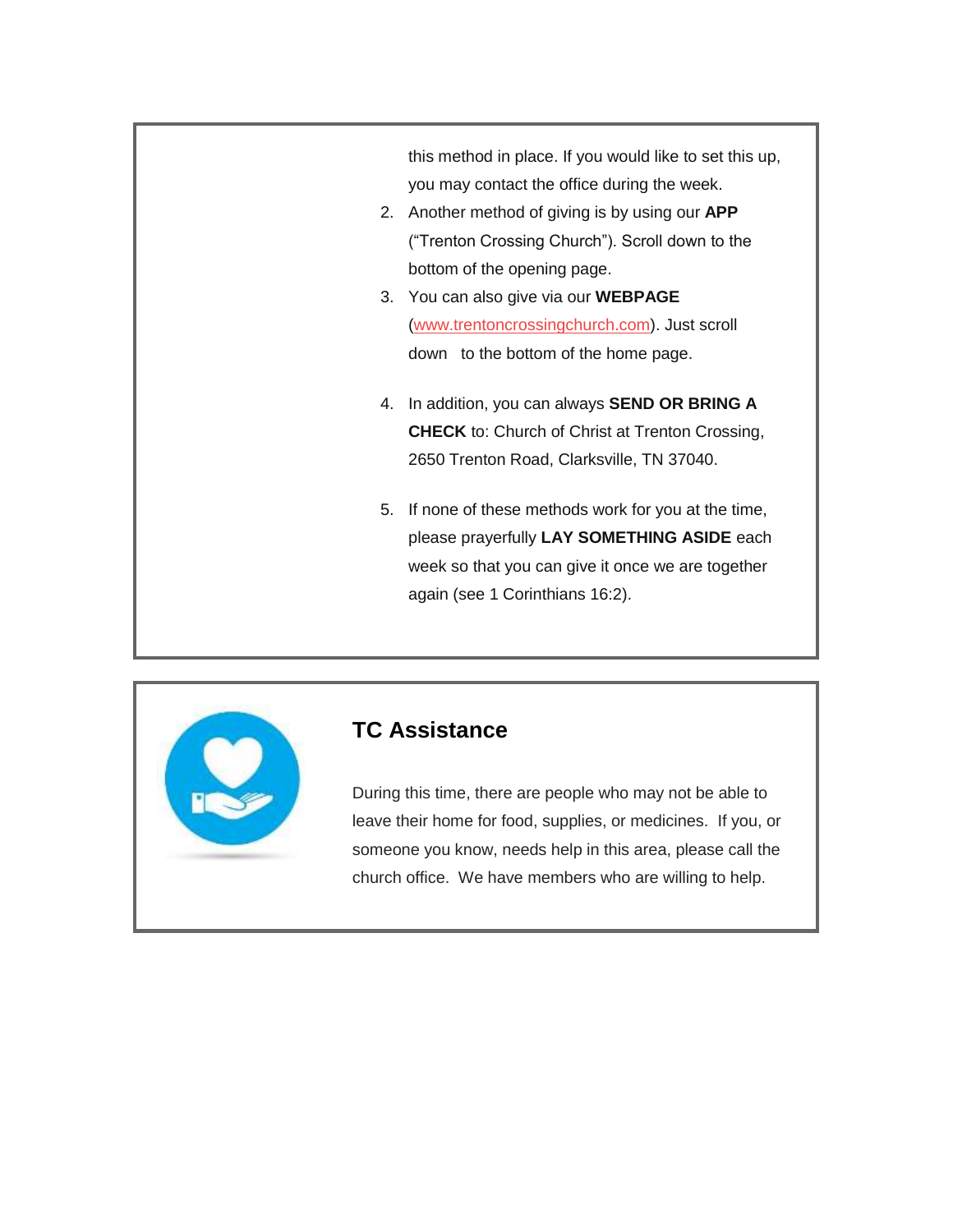



# **TC Ladies Night**

### **Saturday, May 2**

All TC Ladies are invited to join together for a night of "Chat and Chew" on Zoom. The meeting will be this Saturday, May 2, at 6pm. The Zoom link is:

<https://us02web.zoom.us/j/6626600559?pwd=Z1N1T3doaDdzdk1GWTE2LzU0SEJUUT09>

If you have any questions, please contact Joyce Johnson at 931-551-5193.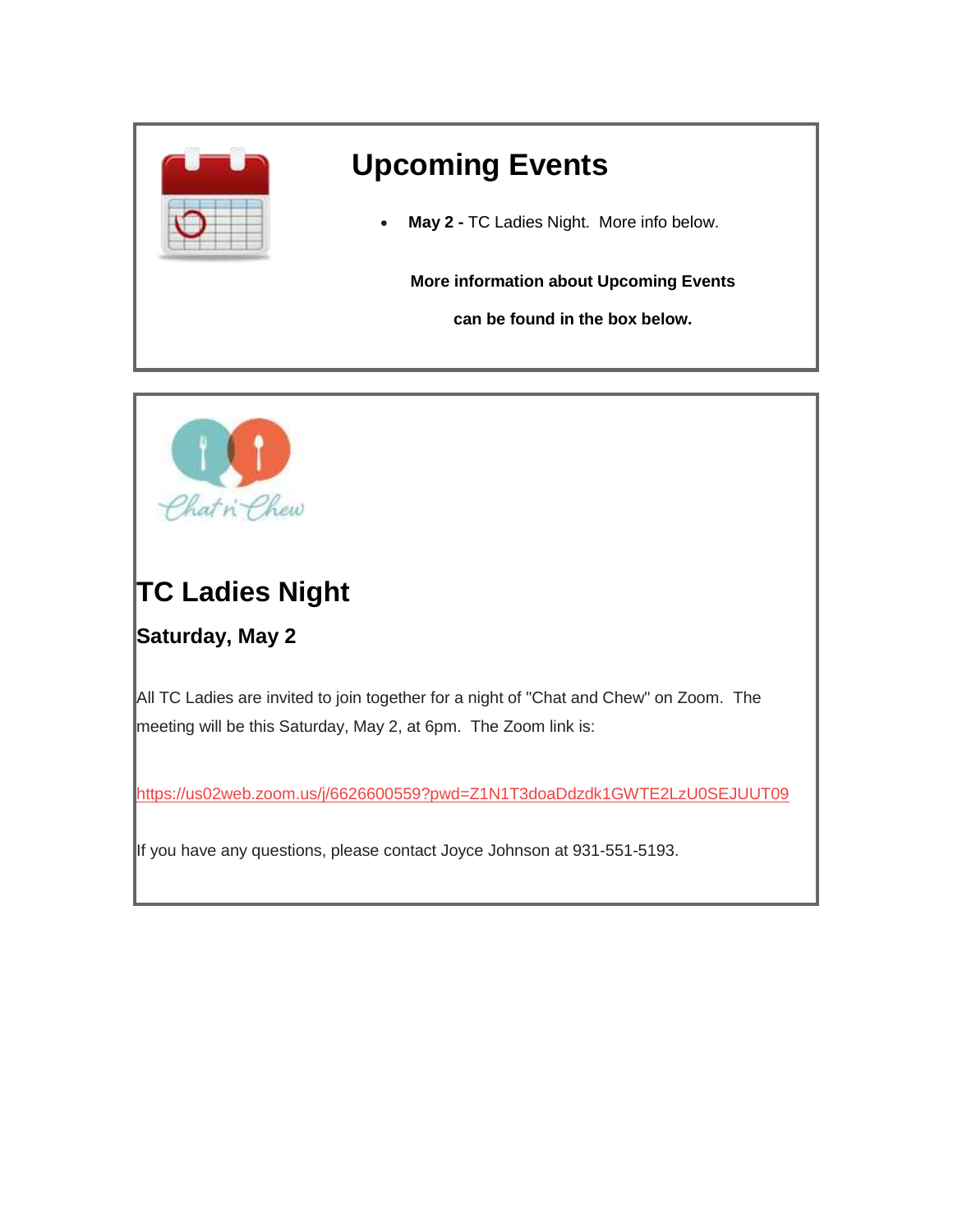

## **TC Landscaping**

Our landscaping has been spruced up!! We want to thank Blakey and June Bradley, Lyle Branch, Brent Nussbaumer, and BJ and Adam Worthington for weeding, pruning, and mulching our landscaping. It looks great!!



## **"What We Did While Quarantined"**

We thought it would be fun to show a video comprised of photos from our TC Family showing "What We Did While Quarantined!" Please send us your photos (funny is always good!) and we will create a video. The video will be shown on our first Sunday back together. Please send your photos to: Office@TrentonCrossingChurch.com.



## **Online Children's Activities**

Looking for activities for your children? Our online directory company if offering free activities, puzzles, Bible activities, and coloring sheets. Simply click the link below and have fun! [https://www.childrensbulletins.com/covid19-](https://www.childrensbulletins.com/covid19-childrens-activities-for-churches)

[childrens-activities-for-churches](https://www.childrensbulletins.com/covid19-childrens-activities-for-churches)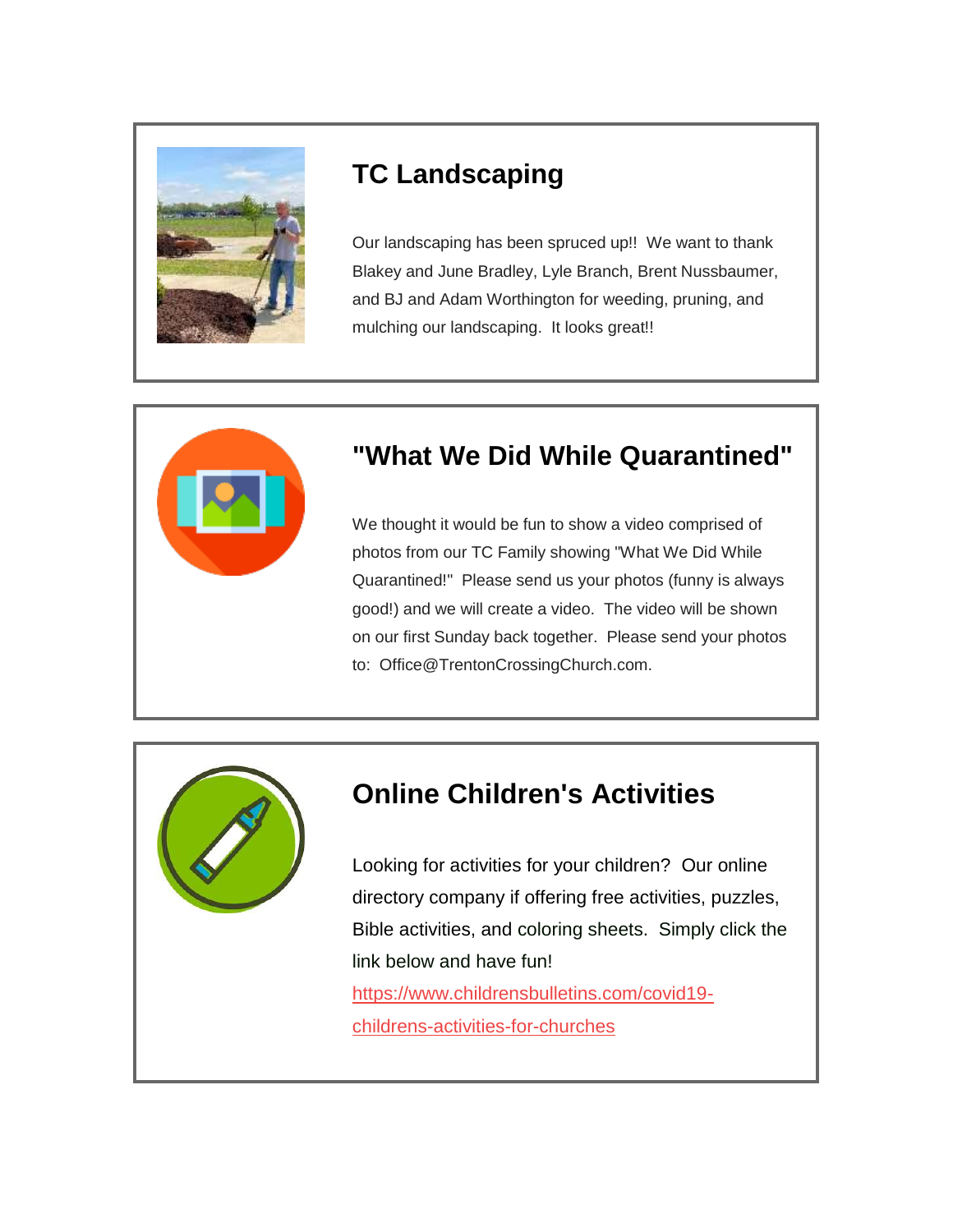

### **Church News**

- **TC VBS -** Mark your calendars and plan to be here for TC VBS! It will be Sunday, June 7, through Wednesday, June 10.
- **Flower Vases -** If you have any bud vases you can donate to the Wednesday Morning Ladies Bible Class, they would be much appreciated. This past month, they took flowers to our Homebound members. They are planning similar projects, and they need more vases. You can leave them on the table by the Sign-Up Board in the Worship Center. See Julia Boyd for more info.
- **TC Cancer Support -** The TC Cancer Support Group usually meets the 1st Thursday of each month at 7pm. However, they will not be meeting in May. This is for anyone who has or has had cancer as well as anyone who has a family member or friend with cancer. We want to encourage, educate, and support each other. See Karen Bradley for more info.
- **Parkinson's Awareness -** The Parkinson's Awareness Group meets here every 2nd Thursday at 3pm in the Fellowship Hall.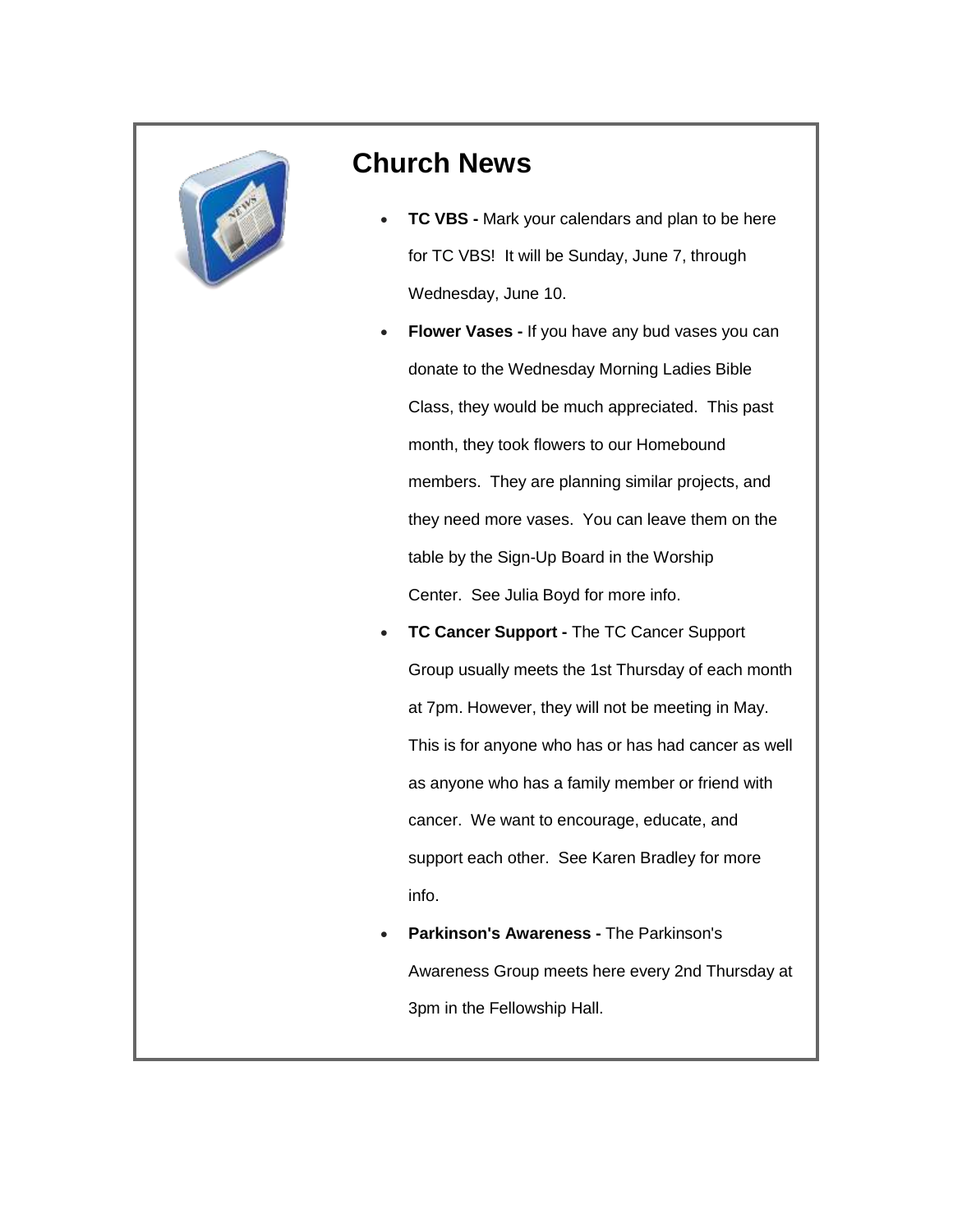**Dorcas Ministry -** The Dorcas Ministry meets every 2nd Thursday at 6pm in the Fellowship Hall.



**If you or someone you know needs to be added to our TC Prayer List, please contact the church office.**

- **Sympathy:** We want to express our sympathy to Anita Cooper at the passing of her daughter, Sheila Dozier. She passed away Sunday. A Celebration of Life Service will be held at a later date.
- **Home:** Russell Morris is home from the hospital after suffering injuries from a fall.
- **Deployed:** Jesse Banning, Paul Dalton, Brian Quinn, Andrew Warden
- **Continued Prayers:** Jenny Berry, Joyce Carpenter, Susan Claud, Marta Dean, Marilyn Ezell, Bob Lee, Bob Lewis, Mary Linton, Ann Suddeath, and Lillian Wright.
- **Home-Centered:** Linda Allen, Lucille Cherry, Jimmy & Betty Collier, Bessie Daniel, Frances Johnson, Virgie Mallory, Dorothy Oliver, and Edith Smith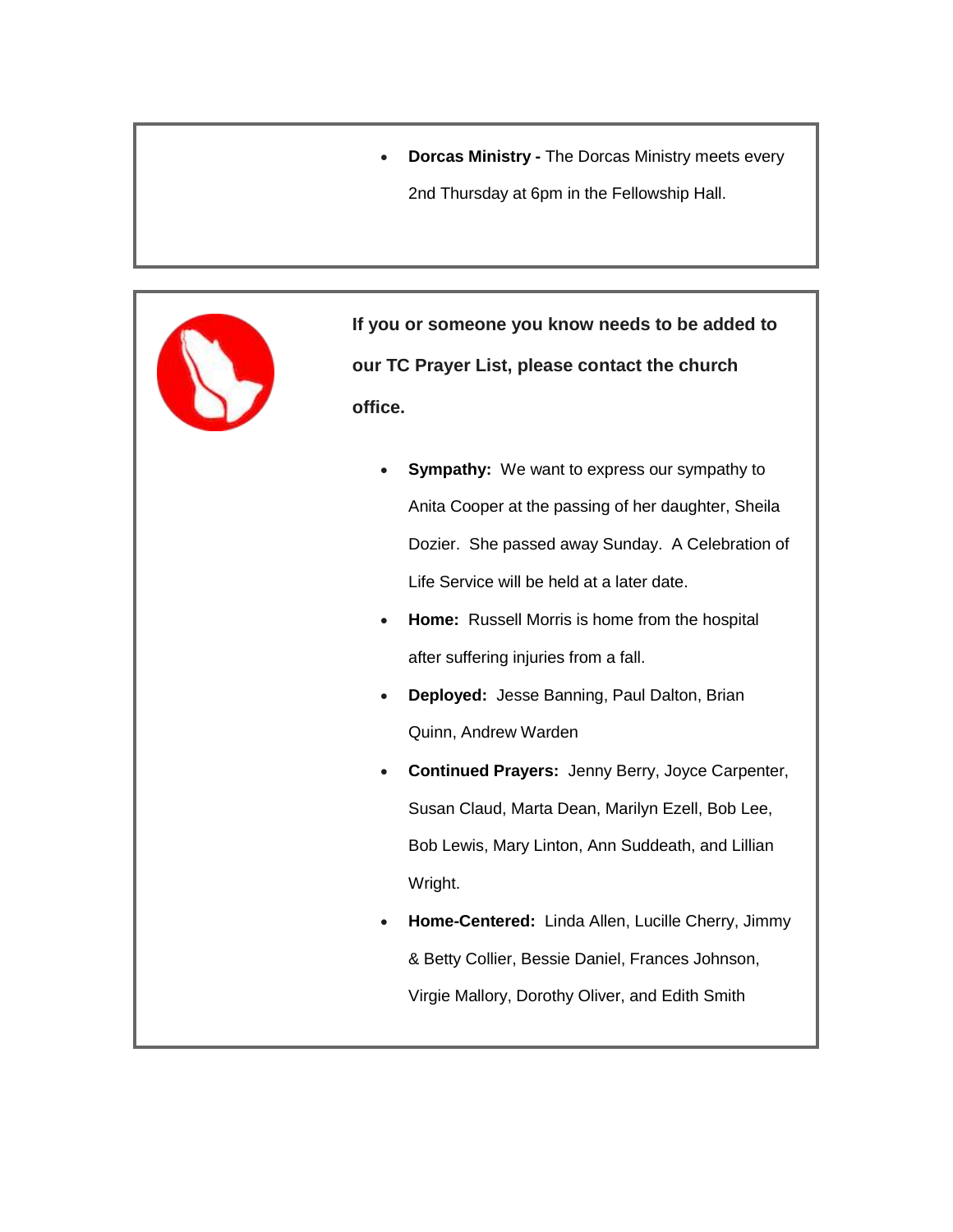- **Family & Friends**: Angel Darre and John Darre (Carol Shelton and George Shelton's neice and nephew); Steve Gosney (son of Barbee Allen); Pam Hinton (sister of Debbie Waynick); Terry & Betty McCormick (brother-in-law and sister of Debbie Waynick -- Terry has stage 4 cancer); Mindy Mimms (sister-in-law of Ben Mimms); Don Orth (father of Jenny Muiznieks); Linda Richard Self (friend of Karen Maglaughlin); Cathryn Snyder (great-grand daughter of Frances Burnett); Barbee Gosney Uselton (daughter of Barbee Allen); and Lucian Wyatt (brother-in-law of Thomas Waynick), diagnosed with lung cancer.
- **Arcadia Senior Living:** Sylvia Perry, Room 101 (175 Chesapeake Lane, Clarksville, 37040), Lovetta Wright (Room 332)
- **Brookdale Senior Living:** Jo Rhoads, Room 509 (2183 Memorial Dr., 37043)
- **Clarksville Nursing & Rehab:** Jane Chitwood, Room 605 (900 Professional Park Dr., 37040)
- **Jubilee House:** John Harrison, Room 114, (475 Bellamy Lane, 37043)
- **Uffelman:** Tammy Roe, Apt. 302: (215 Uffelman Dr., 37043)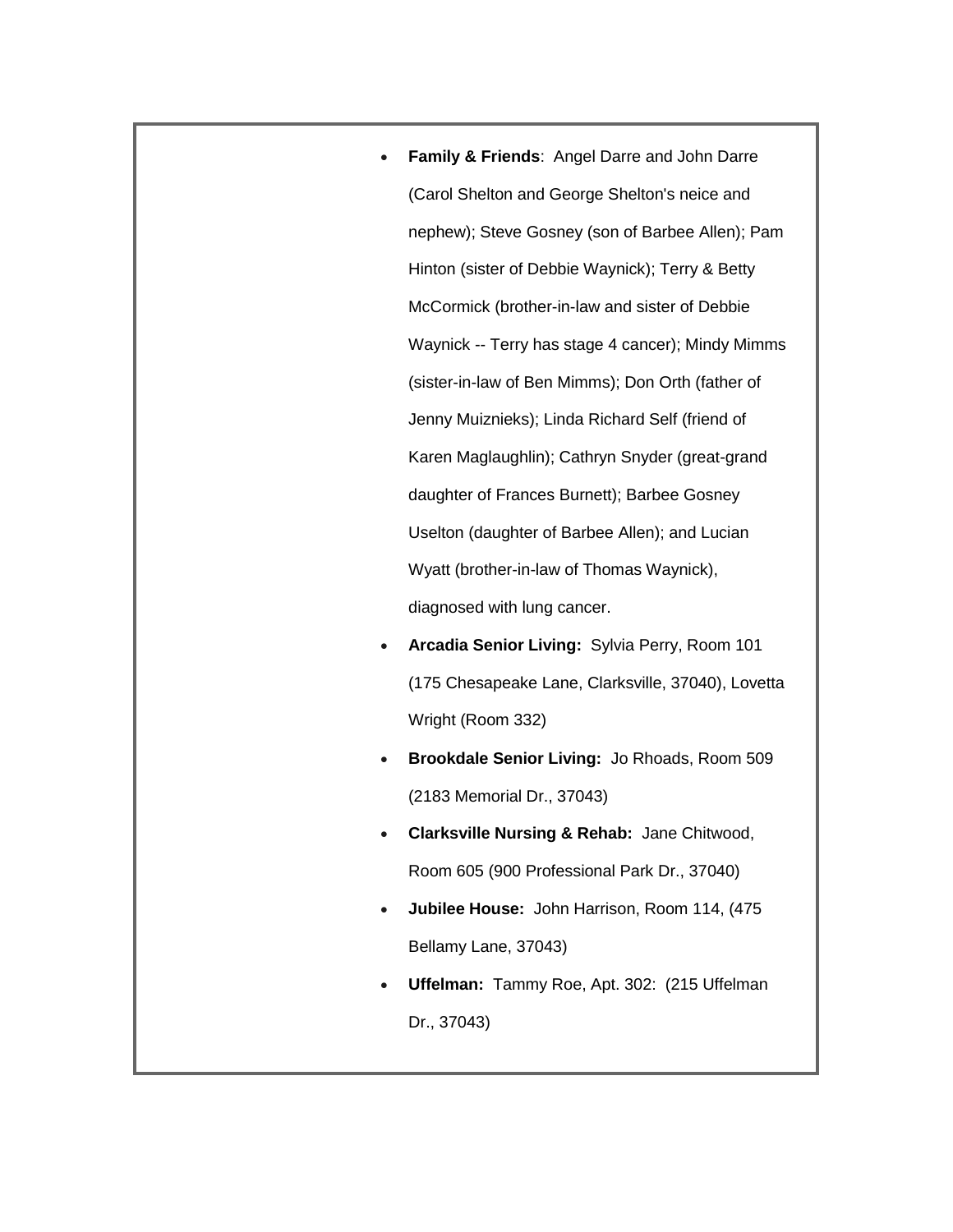**Walking Horse:** Anita Cooper, Room 125 (207

Uffelman Dr., 37043)

# **News From The WELL**

**Items you can help replenish:**

- **Clothing Items:** (in great condition) None at this time.
- **Food Item:** None at this time.

#### **Well Contact Information:**

931-802-2889

TheWell@TrentonCrossingChurch.com



# **Youth Group News**

#### **Sunday Morning**

Middle School Class (6th-8th) High School Class (9th-12th) We are not meeting at this time due to the Coronavirus.

#### **Sunday Nights**

Muiznieks home - 3006 Edgemont Dr. This is an Intergenerational Life Group that welcomes all ages and includes the Youth Group. We are not meeting at this time due to the Coronavirus.

> **Sunday Online Bible Study - 5-6pm** Continuing our study on Genesis (Currently - Jacob and Esau)